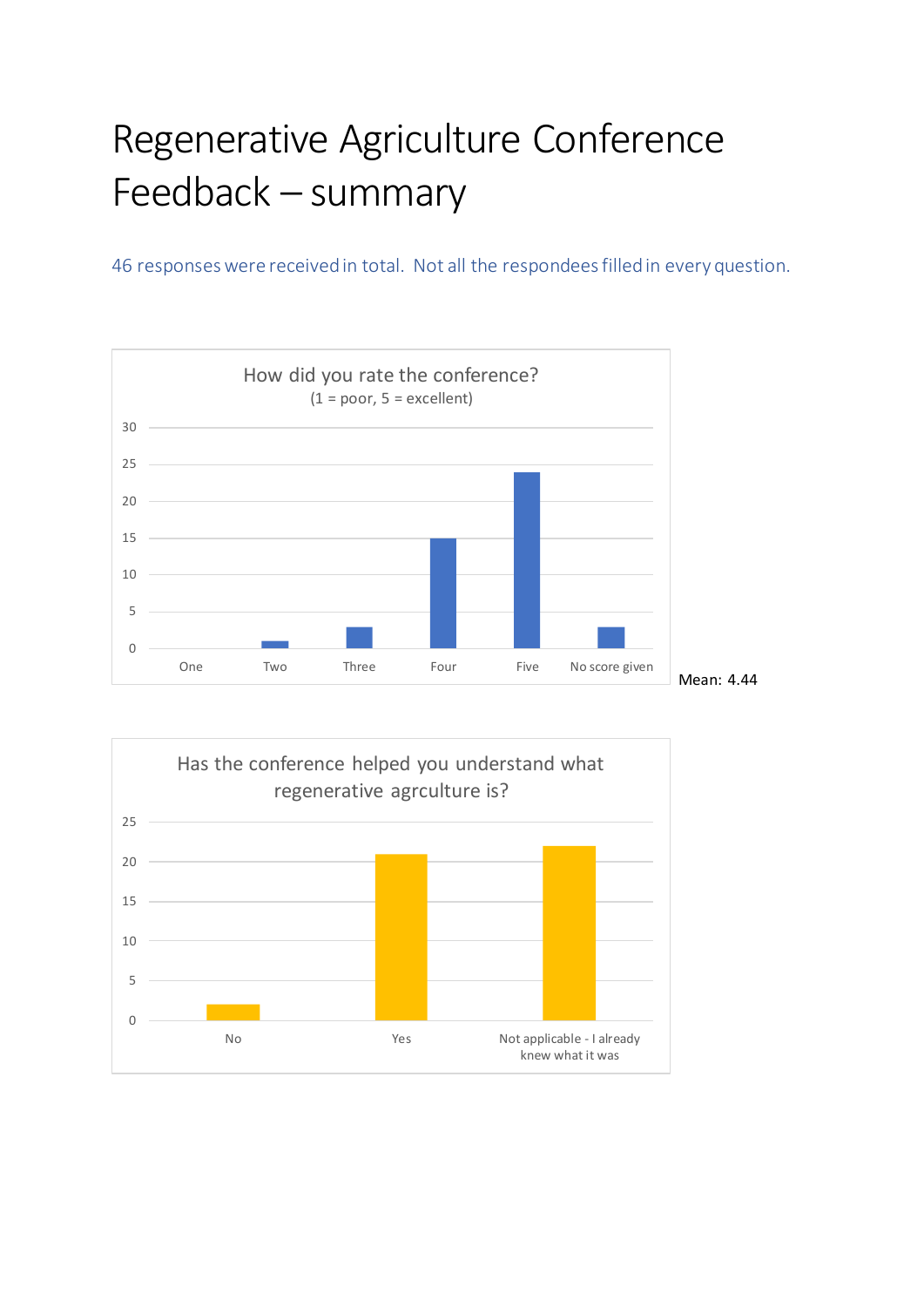



![](_page_1_Figure_2.jpeg)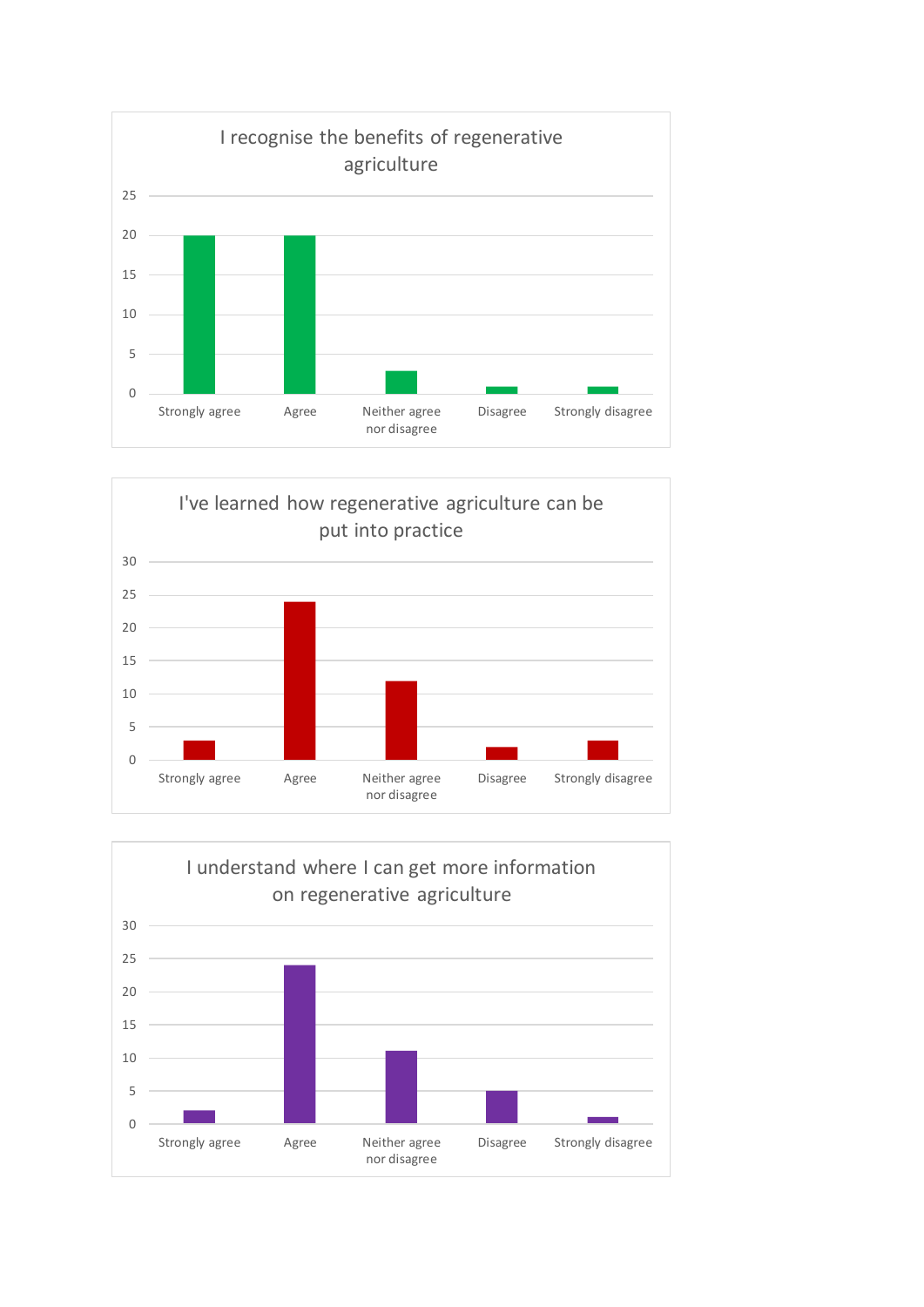![](_page_2_Figure_0.jpeg)

![](_page_2_Figure_1.jpeg)